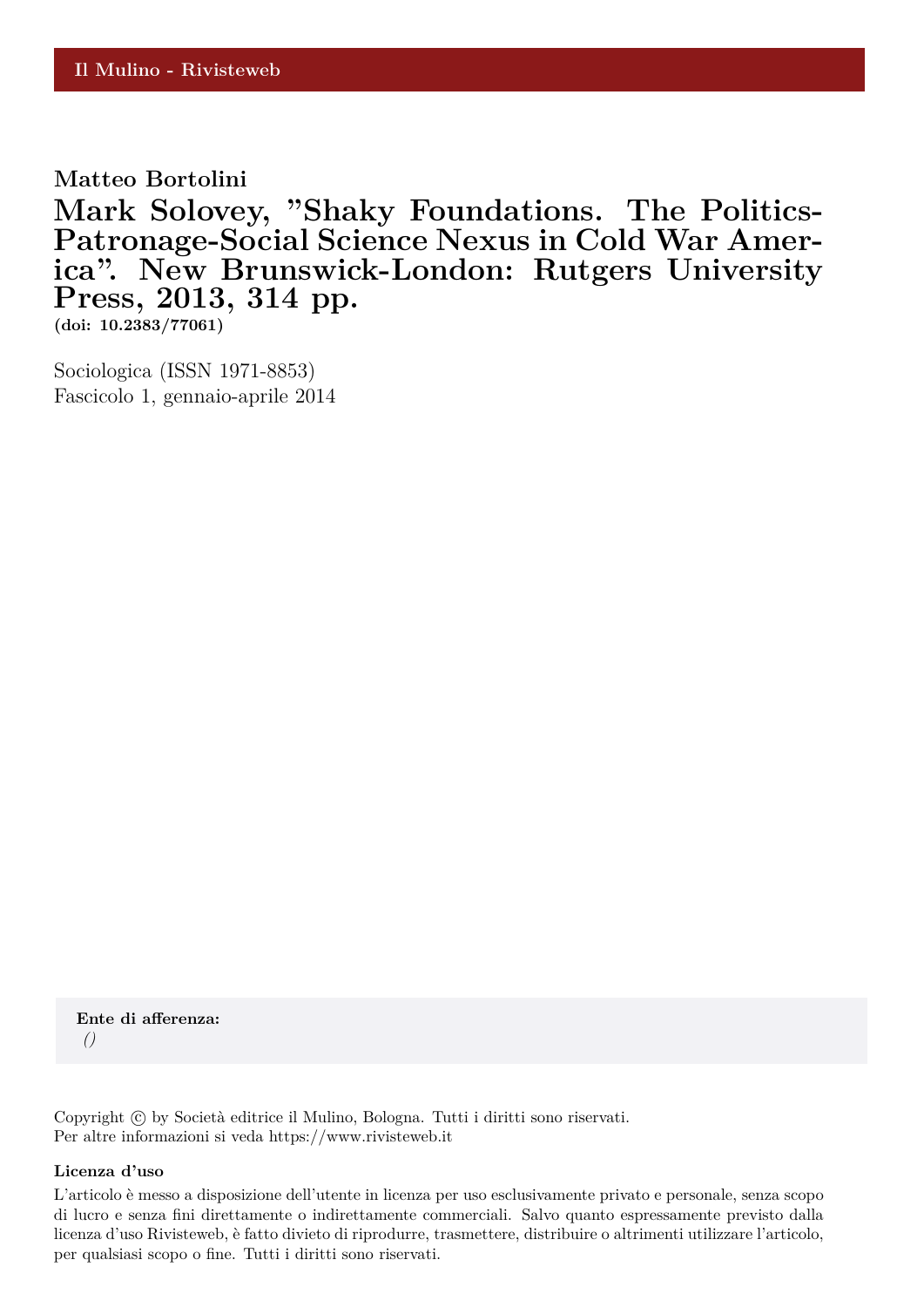## **Mark Solovey, Shaky Foundations. The Politics-Patronage-Social Science Nexus in Cold War America. New Brunswick-London: Rutgers University Press, 2013, 314 pp.**

doi: 10.2383/77061

Expanding his previous work in the history of the social sciences in the United States during the Cold War era, the historian Mark Solovey has shed some new light on the system of research funding arising from the intricate relationships between a host of collective actors, among which Washington politicians, the military, the National Science Foundation, the Ford Foundation, and, obviously, the social scientists themselves emerge as the main players. Solovey advances three points: *1*) public and private patrons created an informal but working coordination, so that they should be treated as a loose system of sort; 2) these actors clearly promoted a conception of social science based on the twin principles of naturalism/scientism and the practical value of social research against other conceptions of social science; *3*) the process was not without obstacles, for this conception of social science was constantly attacked for both political and scientific reasons from both sides of the political spectrum. *Shaky Foundations* includes four chapters: two dedicated to the creation and the development of the NSF, one devoted to the analysis of the relationship between the military and the social sciences, and one focusing on the development of behavioral science programs at the Ford Foundation.

Solovey's third point is his strongest: he demonstrates how the allegedly hegemonic scientistic paradigm [see p. 11] always was the object of critiques and attacks – i.e., the landscape of Postwar social sciences was more complex and conflict-ridden than conventional histories of "Cold War science" have been ready to admit. Social scientists struggled hard to advance their cause, and in the process got tangled in a web of interests and challenges that somehow changed their outlooks and their ways of "doing social science"; more generally, the book is relevant because it shows how the autonomy of scientific fields always is a fragile and provisional accomplishment which depends on the relational and political skills of many different players and can never be taken for granted. In fact, it is funny to see how clumsy social scientists were in advancing their cause in Washington – something akin to a perfomative contradiction, so to say, for people who based their requests on, among other things, their professional ability to study *and* influence other people's behavior.

This said, an analysis of the distinctions used by Solovey to cast his description of the politics-patronage-social science nexus during the Cold War era shows that the book should be read more as a history of the politics of the social sciences than a history of the social sciences and their contexts. In other words, it seems to me that the main distinctions — liberal vs. conservative; applied vs. basic science; politically sensitive vs. "neutral" objects; neutral vs. value-laden social science – all pertain to a semantics of politics, with scant attention to the more ideational, content-wise aspects of social science. For example, a deeper discussion of what "scientism," "unity of science," "social engeneering," and the like meant *in practice* for Cold War social scientists and their patrons would have helped in understanding the stakes and the problems they had to face. In fact, these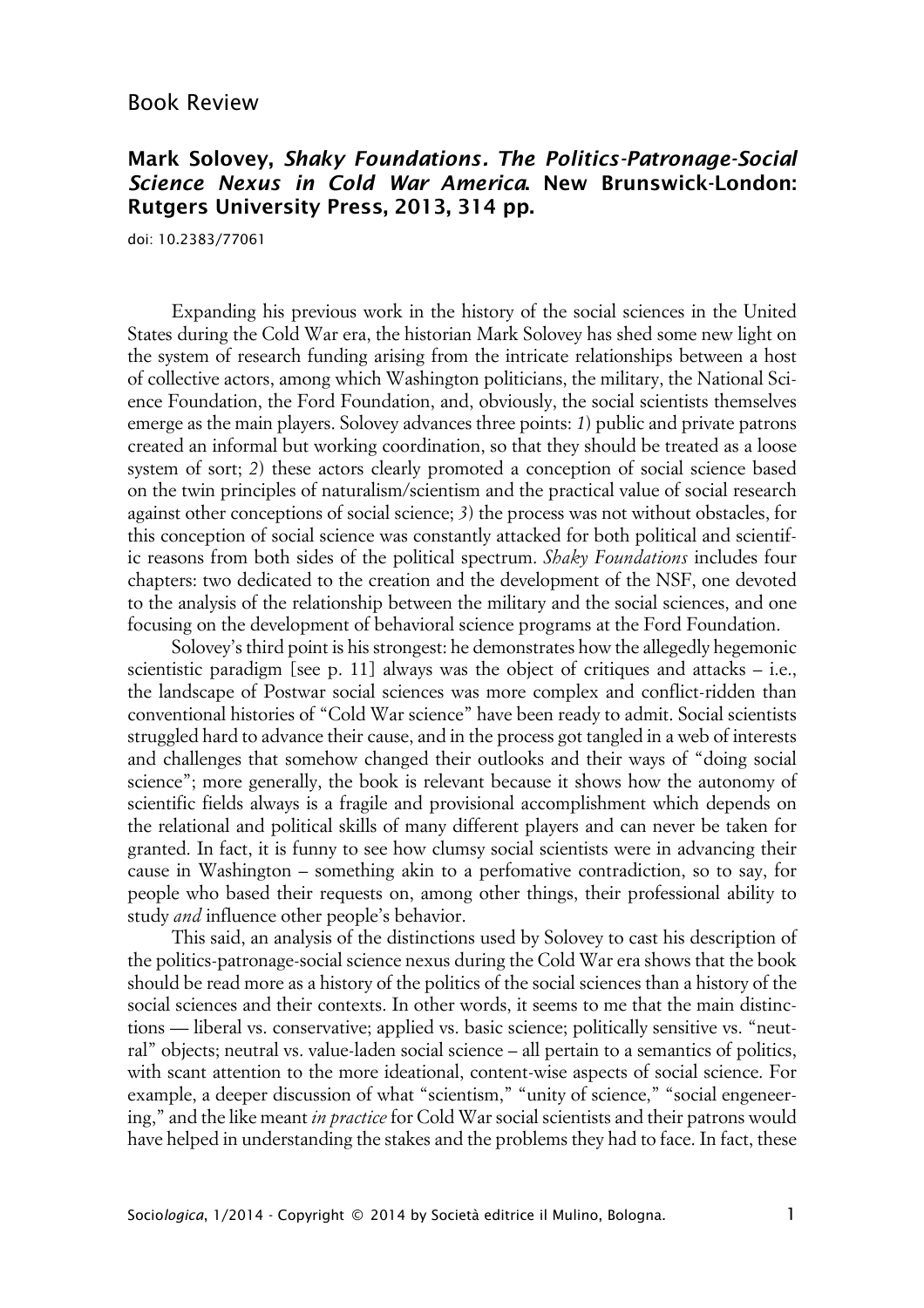## *Bortolini*

terms are often treated as if they were self-explanatory, and maybe something more could have been done in presenting hard data on the projects who got grants from the various patrons described in the book and those which did not get them. An analysis of research practices would have also helped in solving one of the biggest puzzles emerging from the book: did social scientists advancing the cause of the behavioral sciences *really believed* in their scientistic/practically-oriented approach? Solovey hints at a positive answer here and there, but the reader remains in doubt and a description of research practices and their practical translation into political or administrative programs would be crucial in showing that the whole discourse of naturalism was not just a strategy of adapting to non-scientific interests but a genuine epistemological point of view.

The impression of a certain detachment from the ideational content of the social sciences is reinforced by the fact that the scientific/interactional networks between Postwar social scientists are never reconstructed or described, so that a reader would learn, say, about the ways of Parsons, Merton, Stouffer, Lazarsfeld, Alpert, Sutton, and Rostow without any hint to their teacher/student relationships or to wider "schools" or groups such as "structural-functionalism," "systems theory," or "modernization theory." In other words, in Solovey's reconstruction, the meso, informal level of theory groups and intellectual movements is lost between the micro-level of individual social scientists and the macro-level of formal organizations and institutions. This becomes a serious problem when it comes to map the many fields of Postwar social science, for Solovey seems uninterested in understanding how funding strategies and processes heavily influenced the structuring of the fields themselves – for example, Solovey speaks "naively" of the strategy of "lifting the peaks," that is of funding the best social scientists in order to advance the whole field, but never stops to reflect on the circularity of any hegemonic definition of what counts as "excellence."

It is my convinction that a closer look at some key works by sociologists on the patronage nexus would have helped Solovey in solving this kind of problems and rounding up his theses. Speaking of the history of sociology alone, I am thinking of Jonathan Turner and Stephen Turner's *The Impossible Science* and Randall Collins' work on the very structure of the social science as compared to consensual, rapid-discovery sciences, which advanced bold theses on the relationship between the absence of a single paradigm, the plurality of funding agencies, and different social and societal interests; to George Steinmetz's many works on the politics of method in sociology; to Christian Fleck's collective biography of emigré social scientists who populated the landscape of American social science during the Postwar period; and to an old, but still interesting book like *Theory and Theory Groups in Contemporary American Sociology* by Nicholas C. Mullins, a map of different networks of social scientists working during the 1950s and the 1960s. Distinguishing between different intellectual approaches and reconstructing how they got funding to advance their theoretical or methodological views, for example, would have helped in explaining why so many different paradigms and groups of social scientists were "ready" to attack the scientistic consensus during the mid- and late 1960s, and why they almost succeeded – I write "almost" because a scientistic, naturalistic approach to the social sciences has never been canceled by other views.

Histories of social science written by social scientists are often plagued by an excess of detail in distinguishing schools of thought, groups, and approaches, *as if* all changes